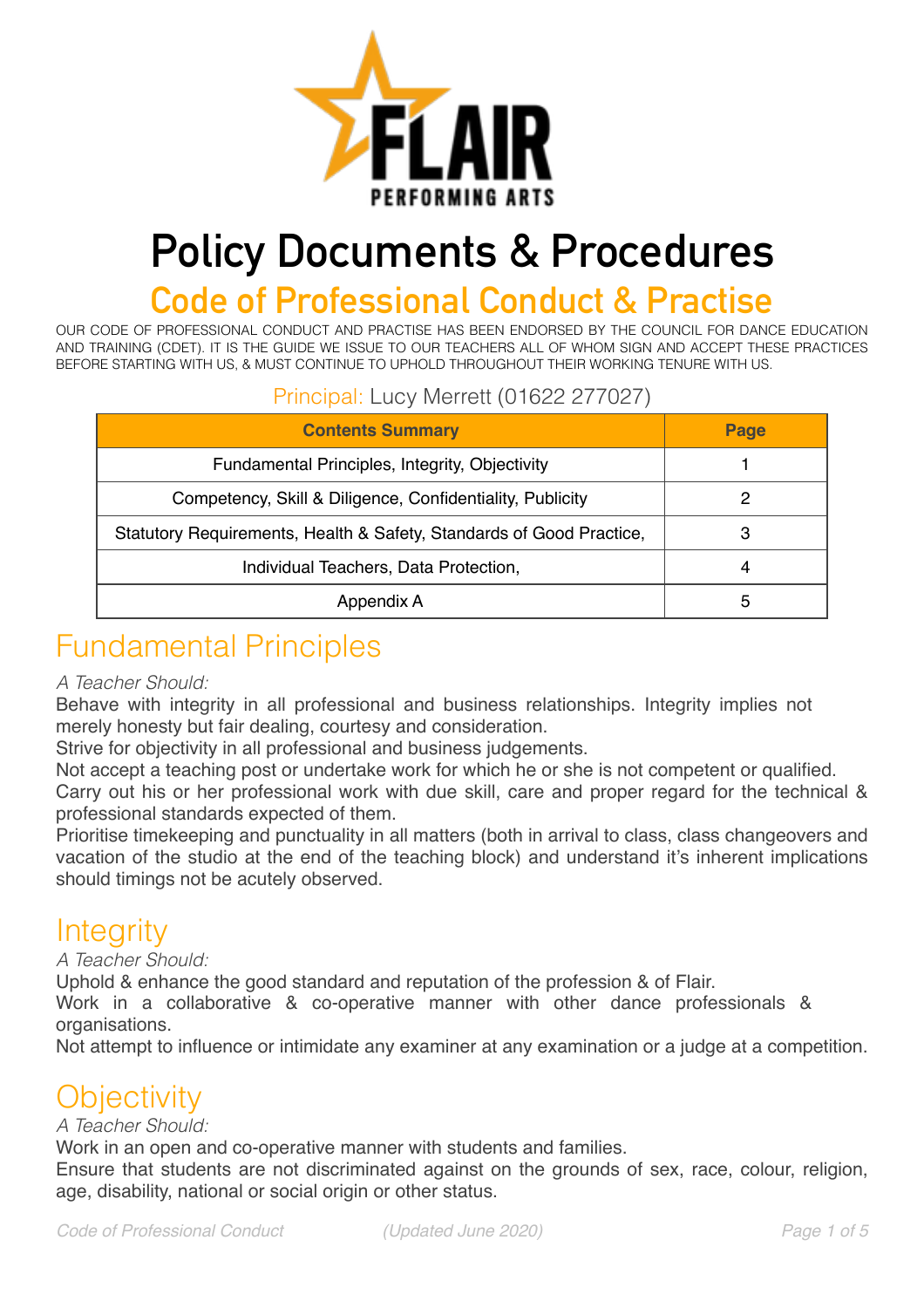# **Competency**

#### *A Teacher Should:*

Acknowledge any limitations in his or her knowledge or competency and take steps to practice in a fully skilled manner.

Assist professional colleagues, in the context of his or her own knowledge, experience and sphere of responsibility, to develop their professional competence.

Undertake continuing professional development to ensure knowledge and practice remains current as required by his or her individual awarding body(ies) and/or employers.

### Skill and Diligence

A teacher should ensure that no action or omission on his or her part, or within his or her sphere of responsibility, is detrimental to the interests or safety of students.

# Courtesy and Consideration

*A Teacher Should:* 

Always act in such a manner as to promote and safeguard the interests and well-being of students.

Justify student trust and confidence.

### **Confidentiality**

A teacher should ensure that confidential information obtained in the course of his or her professional work should not be used for personal advantage or be disclosed without the consent of the pupil or parent, except where there is a legal right or duty to disclose. A teacher should be aware of and abide by current data protection legislation.

## **Publicity**

A teacher may seek publicity for his or her own services, and advertise his or her services, achievements and school in any way consistent with the dignity of the profession.

A teacher should, under no circumstances, promote his or her services, or the services of another teacher, in such a way, or to such an extent, that amounts to harassment of the prospective pupil or parent.

A teacher should not publish, or cause to be published, any notice, newspaper, advertisement or any other matter likely to damage the standing of the profession or to damage or depreciate the reputation of any colleague.

Promotional material may contain any factual statement, the truth of which a teacher is able to justify, but should not make any disparaging references to, or disparaging comparisons with, the services of others.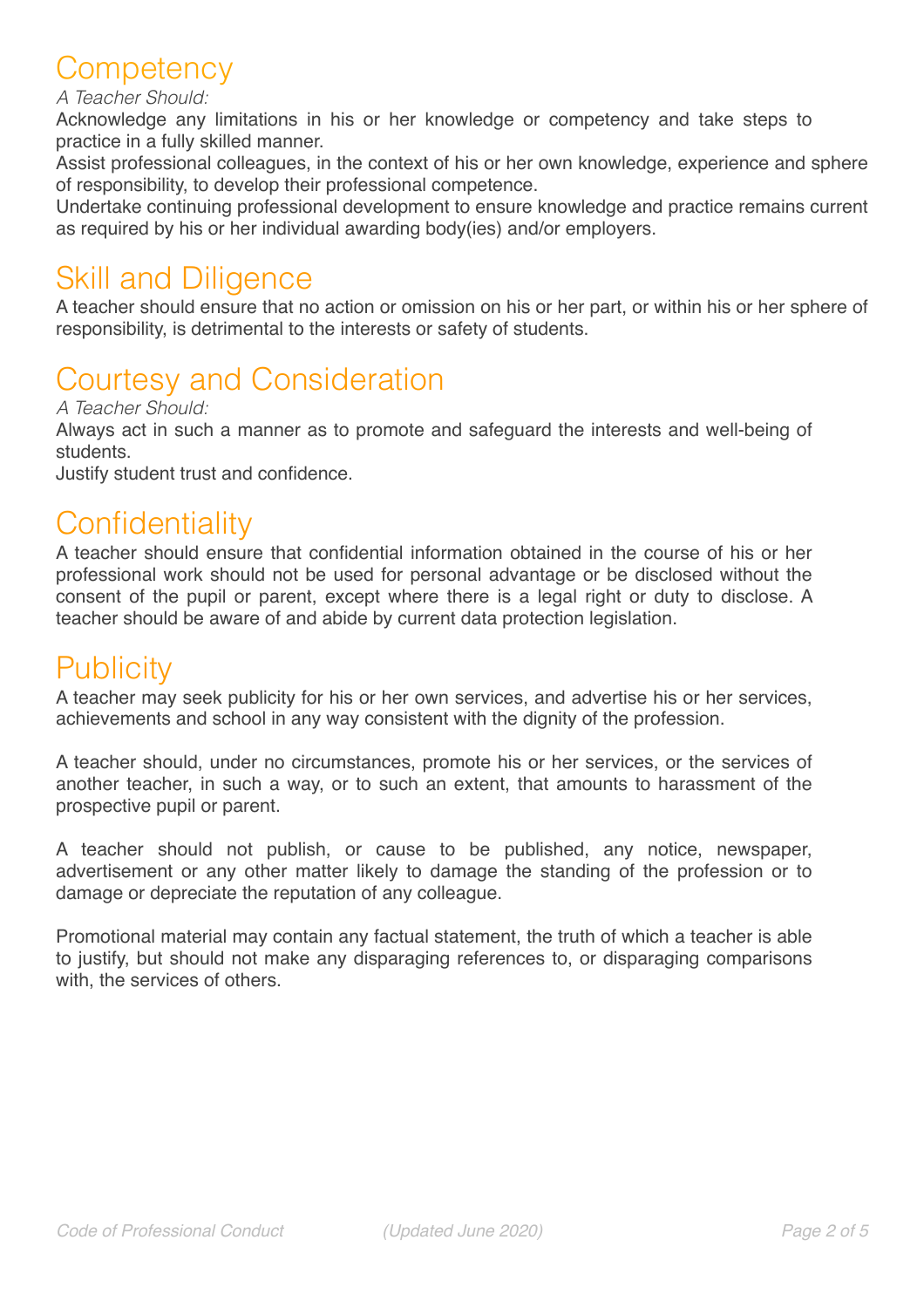# Statutory Requirements

#### *A Teacher Should:*

Comply with all statutory requirements affecting health and safety at work.

Ensure the provision of adequate public/products liability insurance and employer liability insurance.

Comply with all the statutory requirements affecting the running of the business, including registration of names, income tax, value added tax and any other matter required by law.

Ensure that he or she is in accordance with the law with regard to copyright, recording, public performance and other matters concerning printed matter and recorded music related to their work.

# Health and Safety

#### *A Teacher Should:*

Ensure that classes are of a size appropriate to the levels and techniques being taught and the space being used. Students in each class should be of compatible age and/or standard Be aware of developments in Child Protection legislation and undertake Disclosures & Barring Service (formally Criminal Records Bureau) enhanced disclosures as required. Ensure that teaching facilities are adequately maintained and provide:

Suitable flooring appropriate to the technique taught, with a clean, safe surface; to minimise the risk of injury; Adequate heating levels and ventilation; Suitable, secure and safe area for changing.

Abide by Health and Safety statutory legislation requirements, understand his or her responsibility in case of a medical emergency and keep records in an accident book.

Ensure that all fire regulations are displayed and adhered to.

# Standards of Good Practice

#### Principals Will:

Have written, clearly defined aims and objectives setting out the broad goals to be achieved by the individual or school. A similar set of objectives will be stated which outline the benefits a pupil can expect to receive through the teaching staff's conscientious implementation of them. A teacher should have a written health and injury prevention and child protection policy

Employ teaching staff with experience and qualifications appropriate to the levels and techniques to be taught. Student teachers should be trained and supervised to ensure maintenance of the school's teaching standards

Conform to sound business practice.

Apply appropriate teaching aims and assessment procedures to students.

Ensure that students and families have ample opportunity to communicate with their teachers.

Use adequate and flexible teaching skills to create a productive learning environment.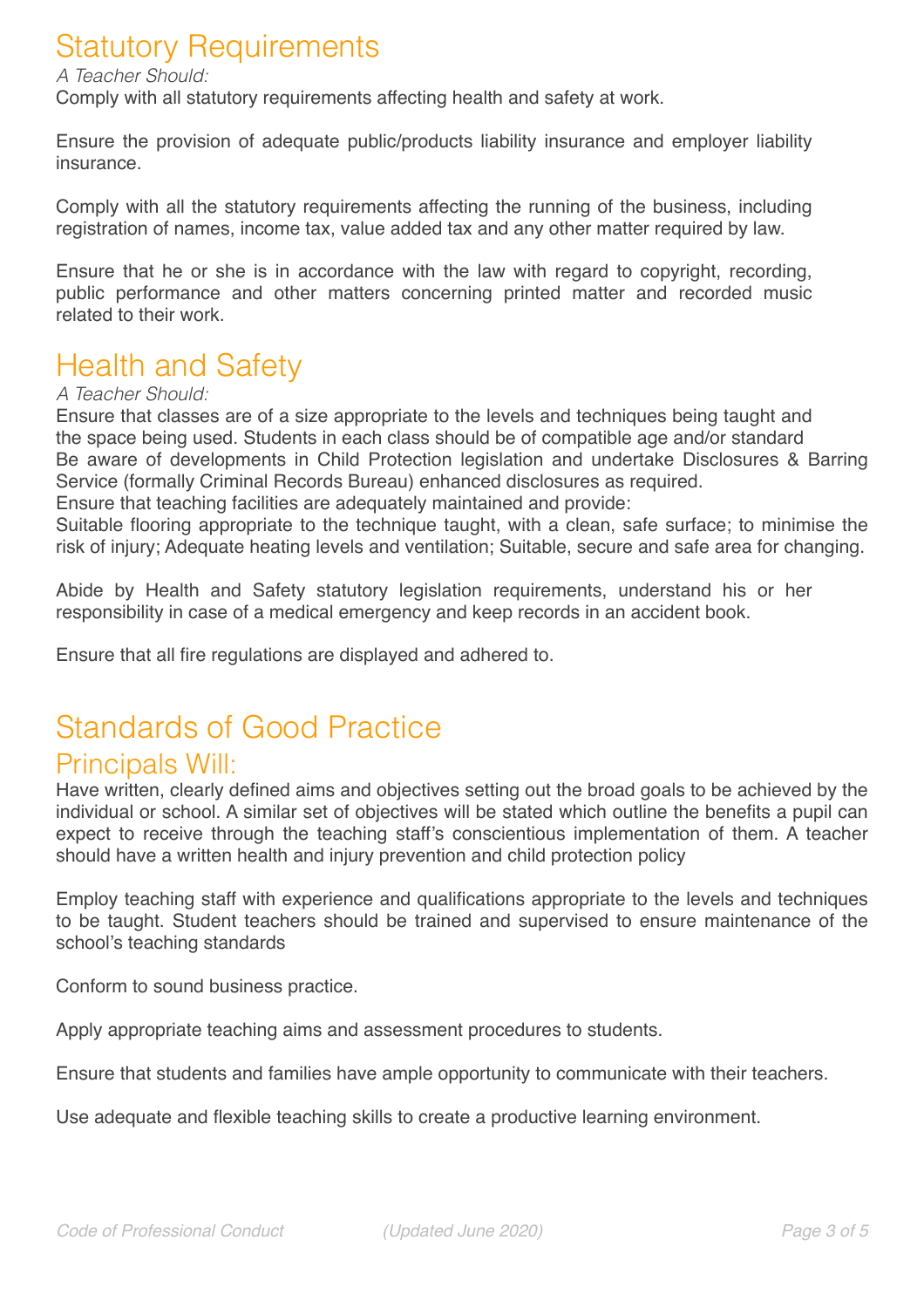### Individual Teachers Will:

Encourage communication between student and him/herself and other students.

Communicate a love of dance and encourage the art of dance.

Demonstrate professional attitudes, including punctuality, reliability and responsible care of students.

Develop self-discipline and self motivation in the students.

Transmit general concepts of movement in addition to those of a particular dance style.

Develop in the students an appreciation of the characteristic style of each specific discipline taught.

Recognise and develop each student's potential and offer appropriate guidance for further progress.

Recognise physical differences and limitations and different learning styles, modifying the teaching and seeking advice where necessary.

The teaching and choreography must be anatomically safe, and physical corrections must be attempted in a careful and sensitive manner.

Uphold the terms & conditions, ethos and values of Flair Performing Arts.

A teacher may teach under whatever name or title he or she sees fit.

A teaching name should not be misleading.

A teacher should not use any title, description or designatory letters to which he or she is not entitled.

### Data Protection

A teacher should behave in accordance with sound data protection principles; currently these are the eight data protection principles of The Data Protection Act 1998. These principles are summarised in Appendix A overleaf.